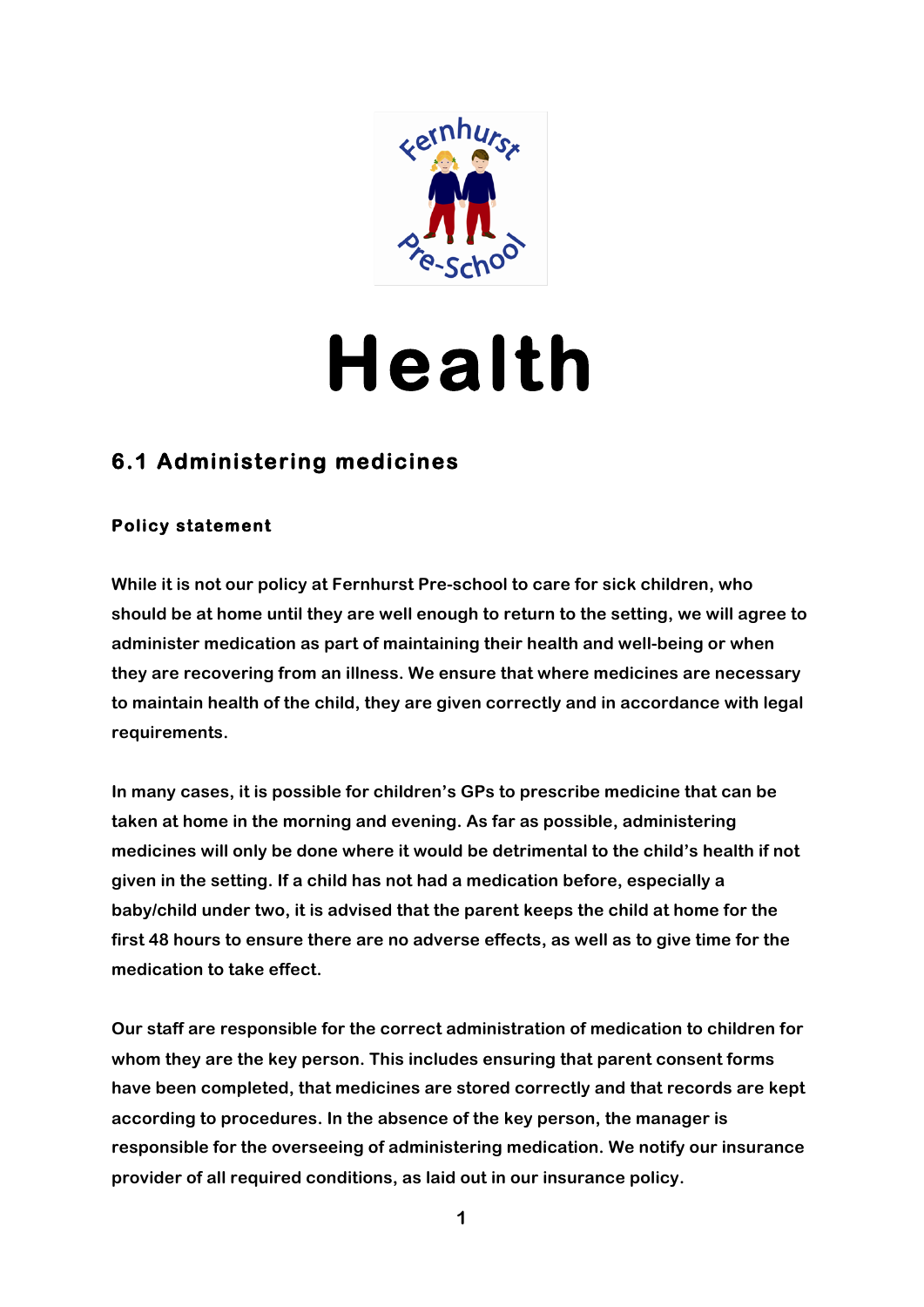#### **Procedures**

- Children taking prescribed medication must be well enough to attend the setting.
- § **We only usually administer medication when it has been prescribed for a child by a doctor (or other medically qualified person). It must be in-date and prescribed for the current condition.**
- § **The Manager/Deputy Manager or the child's key person will administer the medicine required.**
- § **Non-prescription medication, such as pain or fever relief (e.g. Calpol) and teething gel, may be administered, but only with prior written consent of the parent and only when there is a health reason to do so, such as a high temperature. Children under the age of 16 years are never given medicines containing aspirin unless prescribed specifically for that child by a doctor. The administering of un-prescribed medication is recorded in the same way as any other medication. NB We may administer children's paracetamol (un-prescribed) for children with the verbal consent of the parents in the case of a high temperature. This is to prevent febrile convulsion and where a parent or named person is on their way to collect the child.**
- § **Children's prescribed medicines are stored in their original containers, are clearly labelled and are inaccessible to the children. On receiving the medication, the member of staff checks that it is in date and prescribed specifically for the current condition.**
- Parents must give prior written permission for the administration of medication. **The staff member receiving the medication will ask the parent to sign a consent form stating the following information. No medication may be given without these details being provided:**
	- **- the full name of child and date of birth;**
	- **- the name of medication and strength;**
	- **- who prescribed it;**
	- **- the dosage and times to be given in the setting;**
	- **- the method of administration;**
	- **- how the medication should be stored and its expiry date;**
	- **- any possible side effects that may be expected; and**
	- **- the signature of the parent, their printed name and the date.**
- § **The administration of medicine is recorded accurately in our medication record file each time it is given and is signed by the person administering the**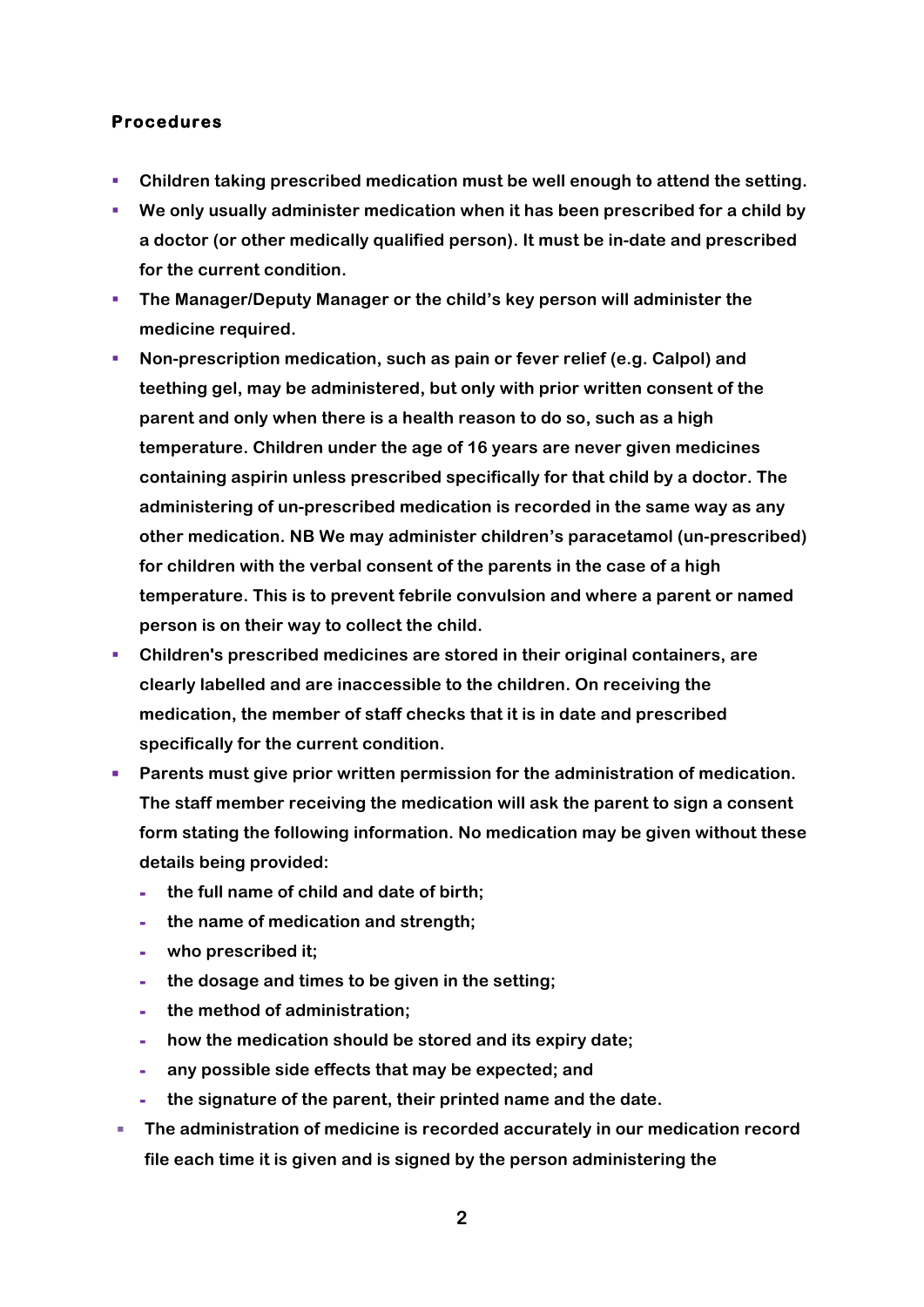**medication and a witness. Parents are shown the record at the end of the day and asked to sign the record book to acknowledge the administration of the medicine. The medication record book records the:**

- **- name of the child;**
- **- name and strength of the medication;**
- **- name of the doctor that prescribed it;**
- **- date and time of the dose;**
- **- dose given and method;**
- **- signature of the person administering the medication [and a witness]; and**
- **- parent's signature.**
- We use the Medication Administration Record book for recording the **administration of medicine and comply with the detailed procedures set out in the Pre-school Learning Alliance publication.**
- § **If the administration of prescribed medication requires medical knowledge, we obtain individual training [for the relevant member of staff] by a health professional.**
- If rectal diazepam is given, another member of staff must be present and co**signs the record book.**
- No child may self-administer. Where children are capable of understanding when **they need medication, for example with asthma, they should be encouraged to tell their key person what they need. However, this does not replace staff vigilance in knowing and responding when a child requires medication.**
- We monitor the medication record book is monitored to look at the frequency of **medication given in the setting. For example, a high incidence of antibiotics being prescribed for a number of children at similar times may indicate a need for better infection control.**

#### **Storage of medicines**

- § **All medication is stored safely in a high cupboard out of children's reach or refrigerated as required. Where the cupboard or refrigerator is not used solely for storing medicines, they are kept in a marked plastic box.**
- § **The child's key person is responsible for ensuring medicine is handed back at the end of the day to the parent.**
- For some conditions, medication may be kept in the setting to be administered **on a regular or as-and-when- required basis. Key persons check that any**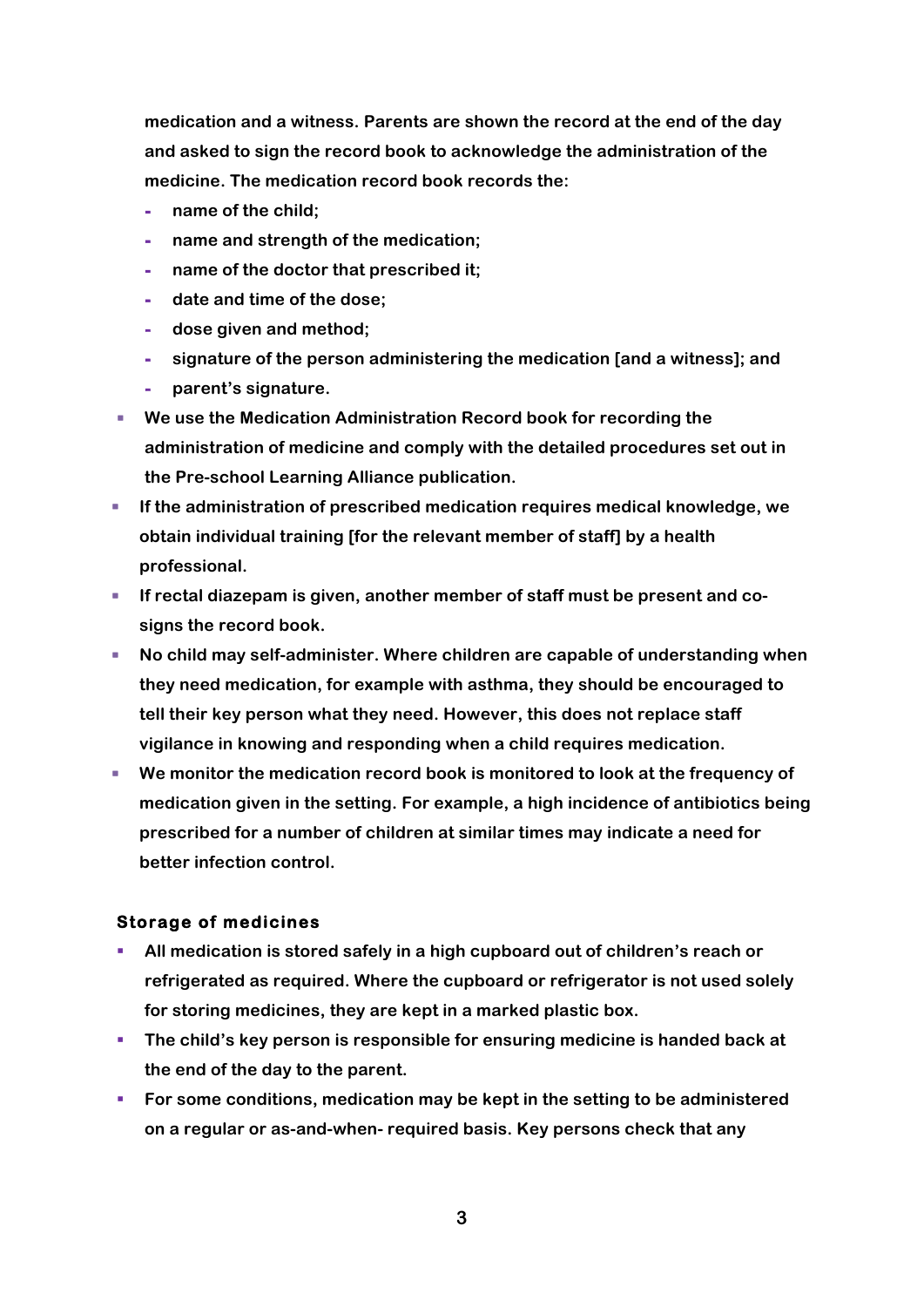**medication held in the setting, is in date and return any out-of-date medication back to the parent.**

**Insert details here of how and where medicines are stored in your setting. State how staff, childminders or assistants are informed of this.**

**Medicines are kept in the refrigerator where necessary and a high cupboard out of reach of the children and inhalers are kept in a drawstring bag out of reach of the children. There is a label on the cupboard door.**

**Children who have long term medical conditions and who may require ongoing medication**

- § **We carry out a risk assessment for each child with a long term medical condition that requires on-going medication. This is the responsibility of our Manager alongside the key person. Other medical or social care personnel may need to be involved in the risk assessment.**
- § **Parents will also contribute to a risk assessment. They should be shown around the setting, understand the routines and activities and point out anything which they think may be a risk factor for their child.**
- § **For some medical conditions, key staff will need to have training in a basic understanding of the condition, as well as how the medication is to be administered correctly. The training needs for staff form part of the risk assessment.**
- **The risk assessment includes vigorous activities and any other activity that may give cause for concern regarding an individual child's health needs.**
- § **The risk assessment includes arrangements for taking medicines on outings and advice is sought from the child's GP if necessary where there are concerns.**
- § **An individual health plan for the child is drawn up with the parent; outlining the key person's role and what information must be shared with other adults who care for the child.**
- § **The individual health plan should include the measures to be taken in an emergency.**
- § **We review the individual health plan every six months, or more frequently if necessary. This includes reviewing the medication, e.g. changes to the medication or the dosage, any side effects noted etc.**
- § **Parents receive a copy of the individual health plan and each contributor, including the parent, signs it.**
- In case of emergency all staff currently hold up-to-date First Aid Certificates and **we follow the procedures set out in the First Aid Policy (3.2).**